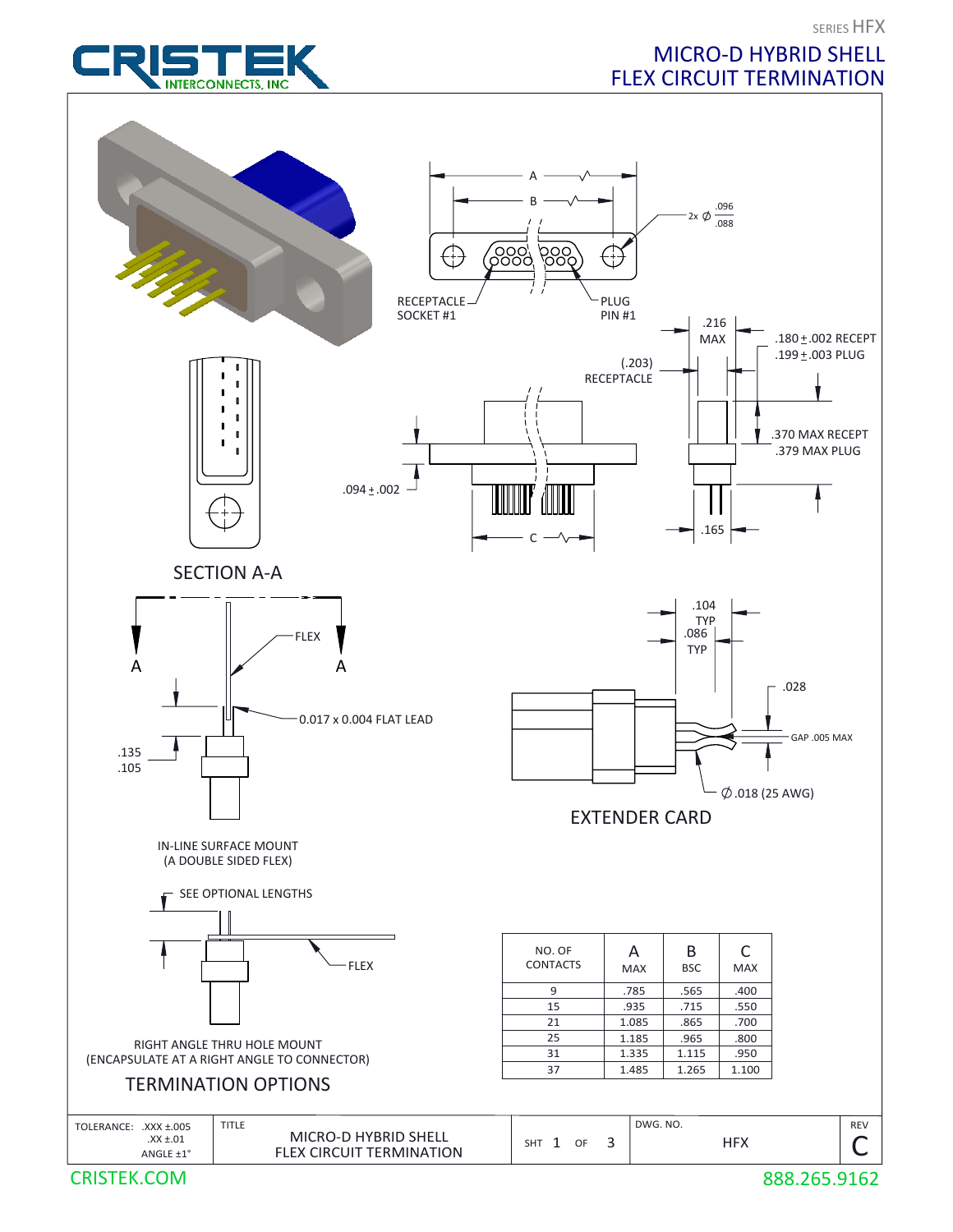

MICRO-D HYBRID SHELL FLEX CIRCUIT TERMINATION

SERIES HFX